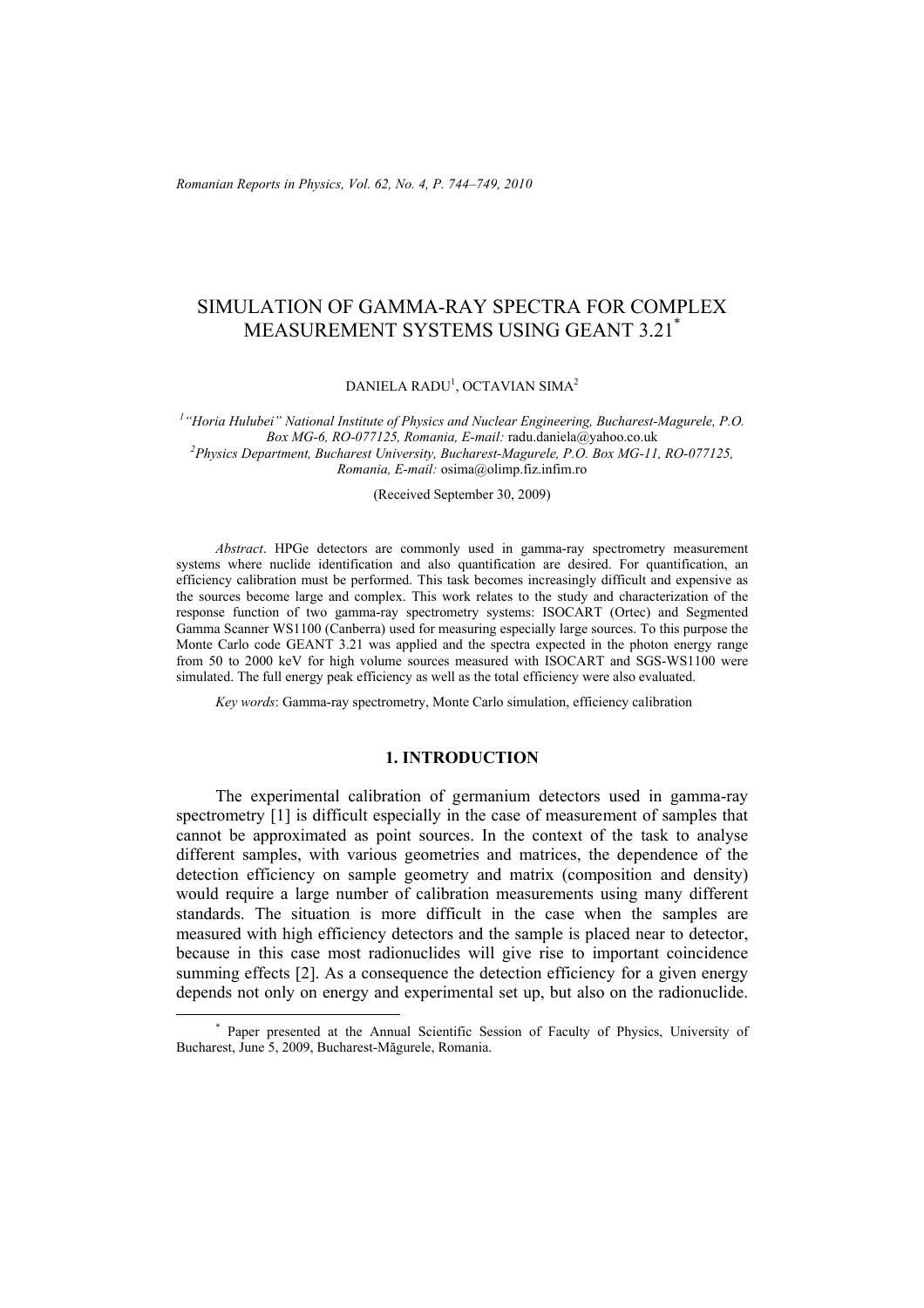Therefore a comprehensive experimental calibration would require the measurement of an enlarged number of standards, one for each geometry and matrix of interest, containing certified activities for each radionuclide that is present in the real samples. This task is almost impossible for the majority of the matrices and radionuclides. A better solution for determining the detection efficiency is the application of specific methods of calculation. Various methods, extending from approximate procedures, that offer a rough estimate of the efficiency, to rigorous and sophisticated methods, capable to reproduce all the experimental details and to take into account every physical process that is important, have been developed. The most precise methods are based on Monte Carlo simulation [3, 4, 5] of radiation transport from the moment of emission through the final signal that is build in the detector. Besides direct application to the computation of the efficiency, Monte Carlo simulation can be used also for the computation of the efficiency transfer factor [6]. In fact, due to its relative insensitivity to the uncertainties of the detector data and of the calculation model, the method of efficiency transfer, based either on Monte Carlo simulation or on semiempirical methods [7, 8, 9], is increasingly applied to the computation of the efficiency in the case when direct experimental calibration is not available [10].

In this work we report the application of Monte Carlo simulation to the study and characterization of the response function of two gamma-ray spectrometry systems, ISOCART from Ortec and Segmented Gamma Scanner WS1100 from Canberra, used for measuring large sources. Specifically we consider a 220 l radioactive waste drum as the volume source. This drum is typically used for conditioning of radioactive waste in Romania and has been the subject of several previous studies [11, 12, 13]. However this is the first study in which the complete spectrum is simulated and used for the evaluation of the efficiencies.

# **2. EXPERIMENTAL SETUP**

In this work we evaluated the detection efficiency for two detector systems. The first is a p-type Ortec detector with a relative efficiency of 25%; resolution 1.85 keV at 1332 keV ( ${}^{60}Co$ ) and 0.82 keV at 122 keV ( ${}^{57}Co$ ). The diameter of the germanium crystal is 57.4 mm and the length 52.2 mm. The thickness of the dead layer is 0.7 mm on top and sides. A central hole is drilled into the bottom side of the crystal with 34 mm length and 9 mm diameter. The crystal is encased in aluminium housing with thickness equal to 1.27 mm on top and sides. The distance from end cap to crystal is 3 mm. In the measurement of waste drums this detector is shielded with a lead collimator of 203 mm length, 16 mm thickness and 110 mm inner diameter of the collimator. The distance from the front of the collimator to the front of the detector is 20 mm.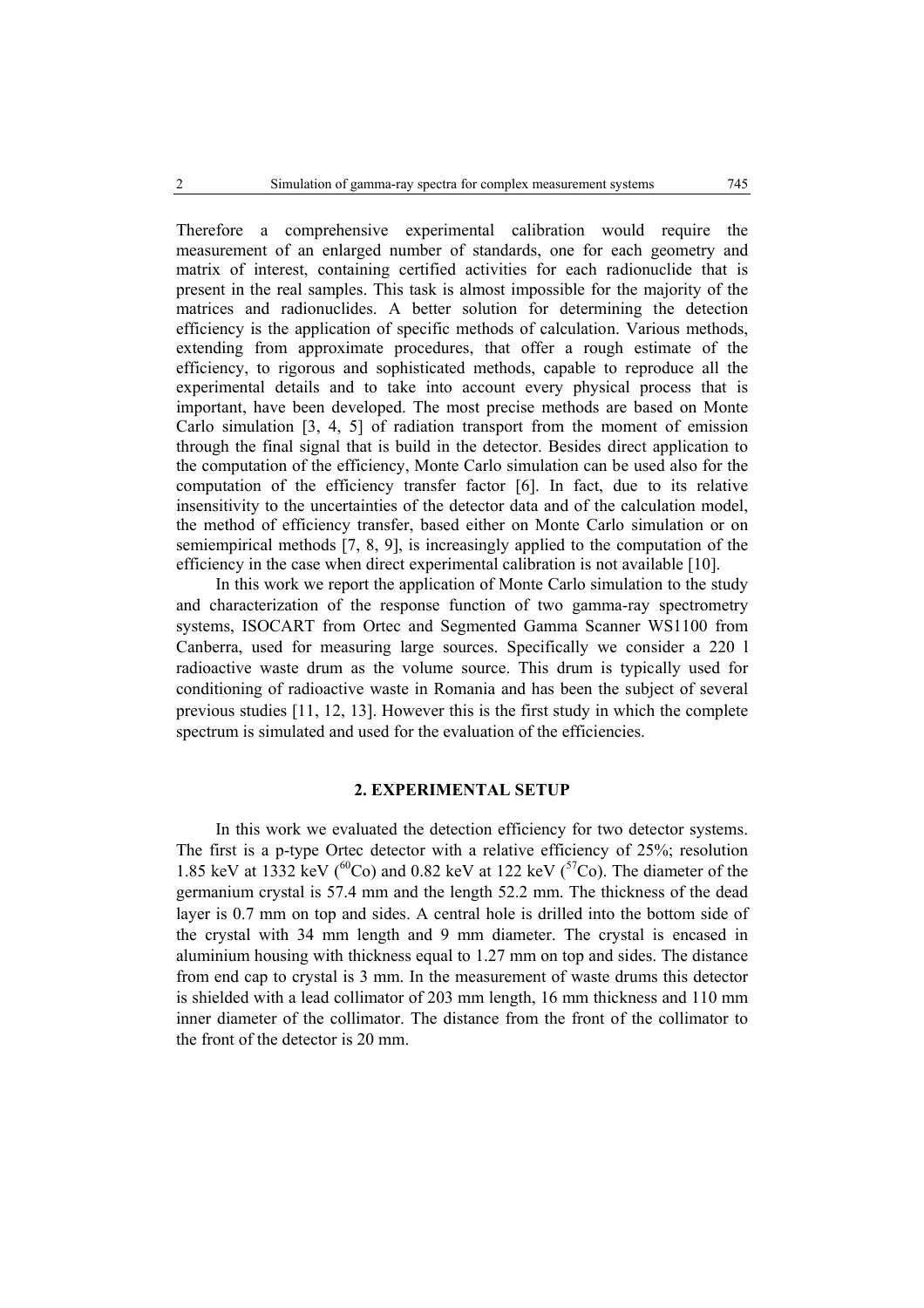The second detector is a p-type Canberra detector with a relative efficiency of 44.4%, resolution 1.92 keV at 1332 keV ( ${}^{60}Co$ ) and 1.08 keV at 122 keV ( ${}^{57}Co$ ). The diameter of the crystal is 61 mm and the length 64 mm. The germanium dead layer has a thickness of 0.62 mm on top and 0.645 mm on sides. The central hole has 40 mm length and 10 mm diameter. The crystal is encased in aluminium housing with 1.268 mm thickness on the entrance window and 1.5 mm on the side surfaces. The distance from end cap to crystal is 5 mm. In typical measurements of waste drums this installation also uses a lead collimator. The total length of the collimator is 365 mm. The first part, located in front of the detector, with a length of 140 mm, has a rectangular opening with the dimensions  $30\times60$  mm (height and width). The median part, surrounding the detector, has the length of 155 mm, the inner diameter of 138 mm and the thickness of 69 mm. The bottom side of the collimator has 70 mm length, the thickness of 105 mm and the inner diameter equal with 28 mm.

In both cases the radioactive source considered was a 220 l waste container. This source is a cylinder with dimensions of 880 mm length and 570 mm diameter, encased in an iron container with walls having the thickness equal to 1.25 mm. The source matrix considered was concrete with standard composition. The axis of the detector is perpendicular on the axis of the cylinder. The distance from the centre of the coordinate system associated to the detector to the centre of the cylinder was 500 mm for both geometries. We denote by Geom1 the complete experimental setup based on the Ortec detector and by Geom2 the similar setup based on the Canberra detector.

## **3. SPECTRUM SIMULATION WITH GEANT 3.21**

GEANT 3.21 [14] is a system of detector description and simulation tools that help in designing and optimizing the detectors, developing and testing the reconstruction and analysis program, and interpreting the experimental data. The GEANT code simulates the passage of elementary particles through the matter. Originally designed for high energy physics experiments, it has found today applications also outside this domain in areas such as medical and biological sciences, radioprotection and astronautics. A major advantage of GEANT is the flexibility for describing accurately various experimental systems, including in our case a detailed characterization of the detector, collimator system and the complex, high volume, source.

In principle, the application of the Monte Carlo method for the calculation of detection efficiency for big samples, e.g. the waste drum, is almost the same as in the case of small samples. From the practical point of view, especially with respect to calculation time, there appears a big difference. In the case of big samples, in which the majority of emission points are located far away from the detector, the fraction from the number of emitted photons that contributes to the detector signal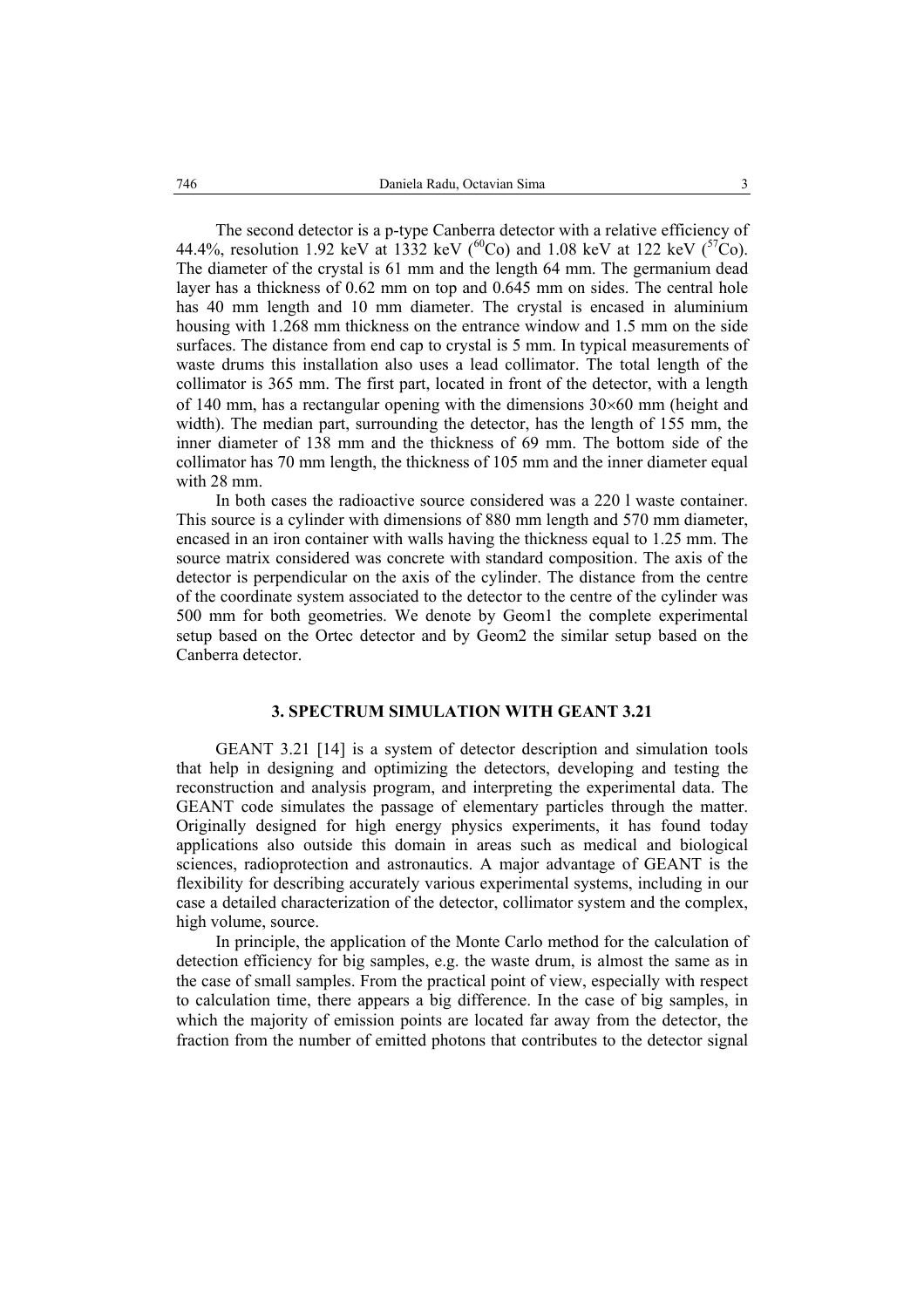is very small. Consequently, the number of photons that should be followed until a statistically significant number of signals will be reached should be very large, resulting in a long computation time. In our study about  $7 \times 10^{10}$  photons were simulated.

All the details of the source (dimensions, composition), measurement geometry (source position, detector position, collimator characteristics) and detector were implemented in GEANT 3.21.

In principle the simulation was carried out as follows. Emission points were selected at random from a uniform distribution in the volume of the source. The directions of the emitted photons were randomly generated from isotropic distributions. The history of each source photon, as well as each secondary photon and electron resulting from interactions in the source, detector and the environment was followed until the energy of the particle became low enough to be considered locally absorbed. The energy deposition in the detector for each source photon was evaluated. Then the energy deposition was distorted according to a Gaussian distribution closely matching detector resolution. The inclusion of detector resolution in simulation is important for obtaining realistic spectra, similar to the experimental data. This enables the application of the same analysis procedure both to the simulated and to the experimental spectra, an important point in the analysis of the results in the case of volume sources, especially at low energies.

The simulations have been done for the main gamma photons (12 energies) emitted by  $^{152}$ Eu. In the case of Geom1  $3\times10^{9}$  photons were followed for each energy. In the case of Geom 2 slightly less photons were simulated.

Individual spectra were recorded in separate files. In the end all spectra were combined with weights according to the emission probability of each gamma ray [15]. The resulting spectra are presented in Fig. 1.



Fig.  $1 -$  Spectrum simulated with GEANT 3.21 for a source of <sup>152</sup>Eu uniformly distributed in the waste drum; Geom 1 – left panel, Geom 2 – right panel.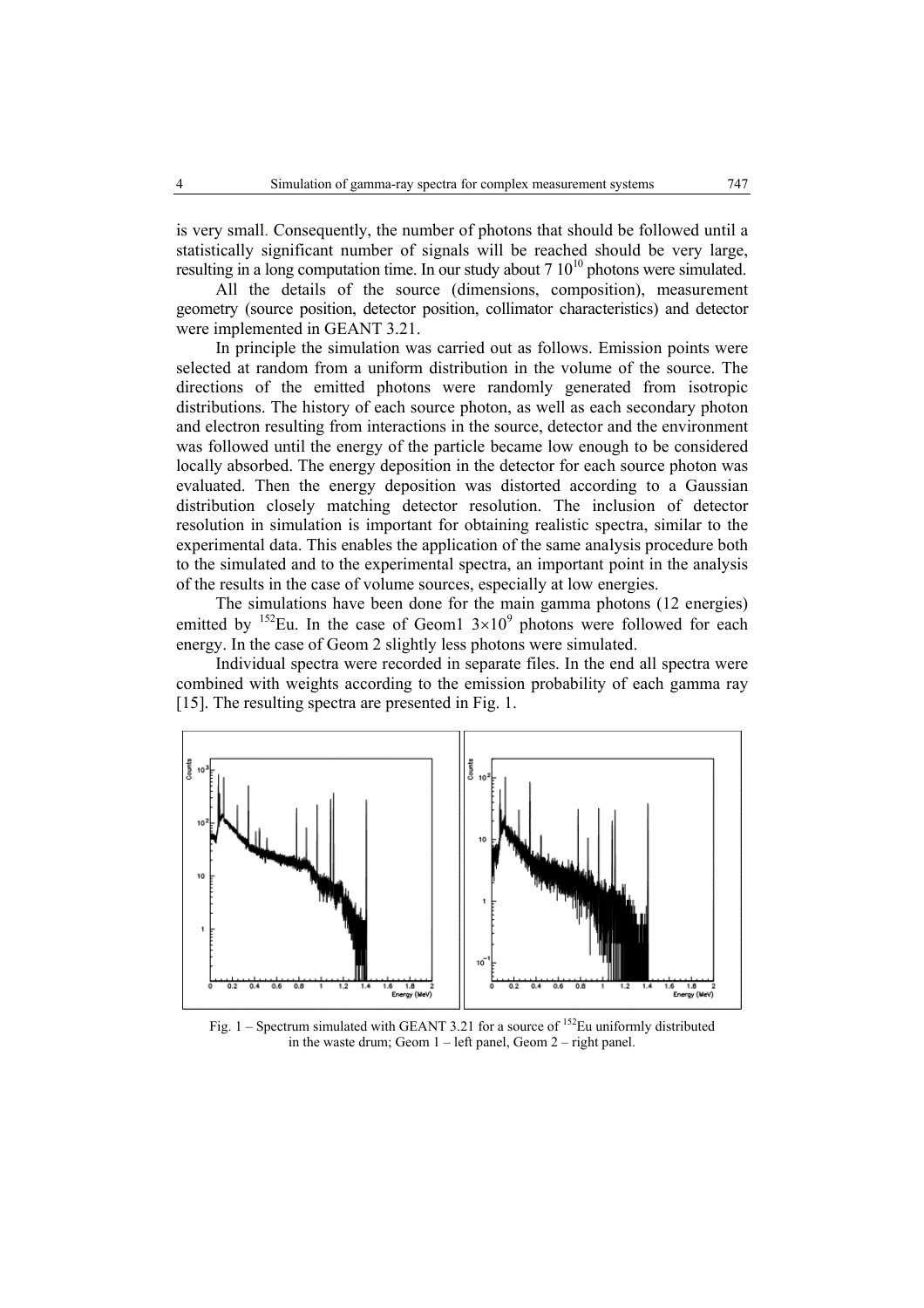#### **4. COMPUTATION OF DETECTION EFFICIENCY**

The intrinsic efficiency of a detector usually depends primarily on the detector material, the radiation energy, and the physical thickness of the detector in the direction of the incident radiation. A slight dependence on distance between the source and the detector is presented, because the average path length of the radiation through the detector will change somewhat with this spacing. Counting efficiencies are also categorized by the nature of the event recorded. If all events from the detector are accepted, then the total efficiency is of interest. In this case all interactions, no matter how low in energy, are assumed to be recorded. The peak efficiency assumes that only those interactions that deposit the full energy of the incident radiation are recorded. The number of full energy events can be obtained by integrating the total area under the peak.

In Fig. 2 the peak efficiency curves obtained from the spectra, for both geometries are presented. The fact that the efficiency in Geom2 is smaller than in Geom1 even if the second detector has a higher intrinsic efficiency is explained by the smaller collimator acceptance in the case of Geom2.



Fig. 2 – The peak efficiencies simulated with GEANT 3.21 for Geom1 (left panel) and Geom2 (right panel).

 In Fig. 3 the total efficiency curves obtained also from the simulated spectra, for Geom1 and Geom2 are presented.



Fig. 3 – The total efficiencies simulated with GEANT 3.21 for Geom1 (left panel) and Geom2 (right panel).